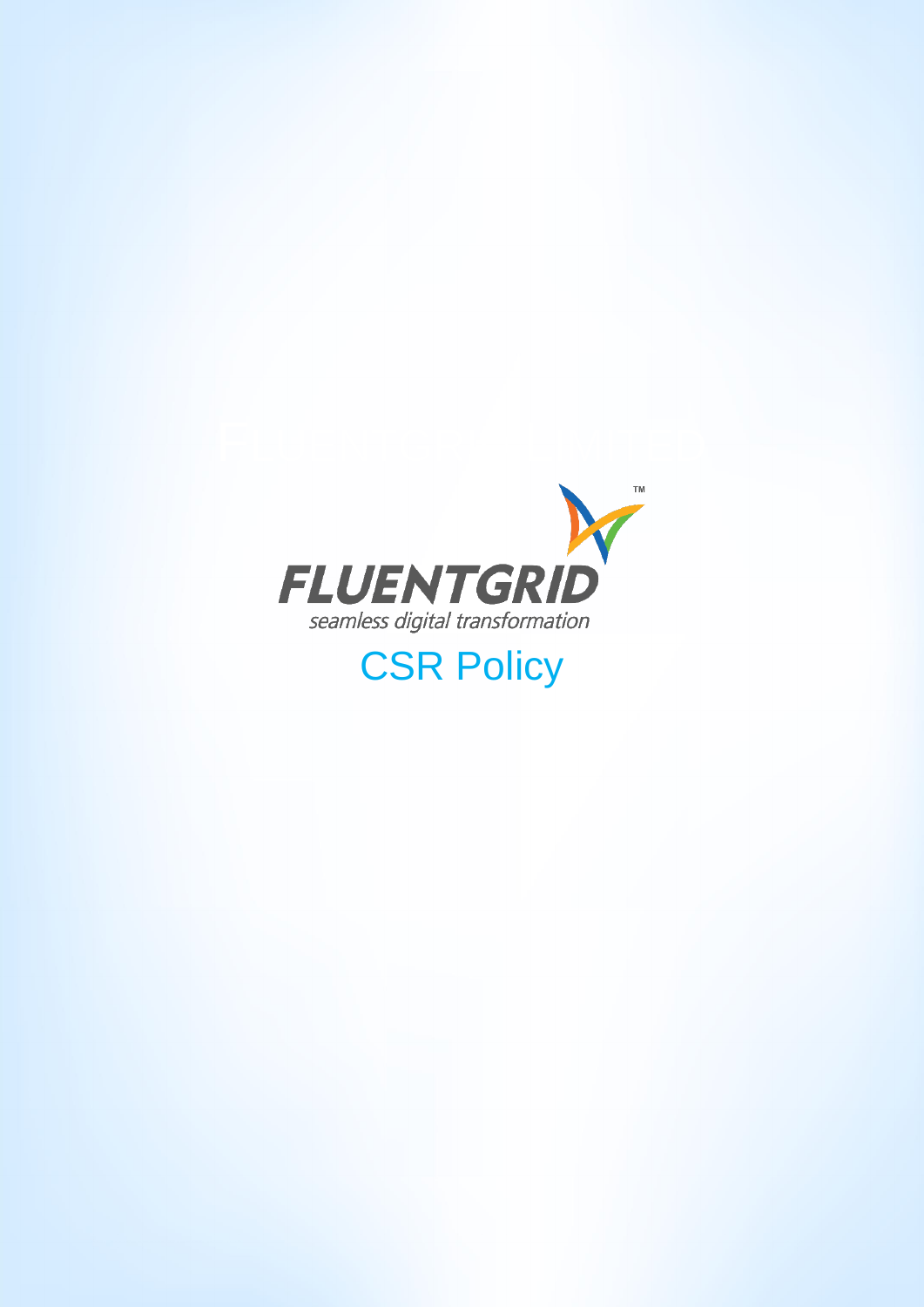### INTRODUCTION:

- This CSR Policy of Fluentgrid Limited is in accordance with Section 135 of the Companies Act 2013 and the rules framed thereunder. All the activities taken up by the CSR department independently or through an implementation agency or through government support shall comply with this CSR policy.
- Most of the CSR activities of Fluentgrid Limited will be carried out by the company registered trust – ANANDA CITYZEN TRUST, registered at Visakhapatnam.

### CSR VISION, MISSION AND OBJECTIVES Our Vision:

*"A people centric green, clean, healthy, safe and digitally equipped smart world"* 

### Our Mission:

*"To educate, inspire, train and empower people to build green, clean, healthy, safe and digitally equipped smart communities"* 

#### Objectives:

- Innovation and promotion of technology enabled people centric initiatives for all round urban/rural development and ecological sustainability in India.
- Take up projects and organize programs that help or empower people, societies and the system through direct and indirect means, in and around the company's office locations across India.
- To take up projects which will increase sanitation, health, well-being of communities and provide sustainable livelihoods.

## CSR BUDGET

 Fluentgrid Limited shall spend 2% of the Average Net Profit (Calculated in accordance with the provisions of Section 198 of Companies Act, 2013) made by the company during the three immediately preceding financial years, for implementation of its CSR initiatives.

#### VALIDITY OF THE POLICY:

- Any changes made to the policy shall be published on a time to time basis, and the same will be made available to public on our website
- Effective date of the policy is 28<sup>th</sup> October, 2016.

## IMPLEMENTATION AND EXECUTION:

• The activities will be implemented by the company directly by the CSR team through ANANDA CITYZEN TRUST or through other implementation agencies like trusts, societies, government bodies etc.